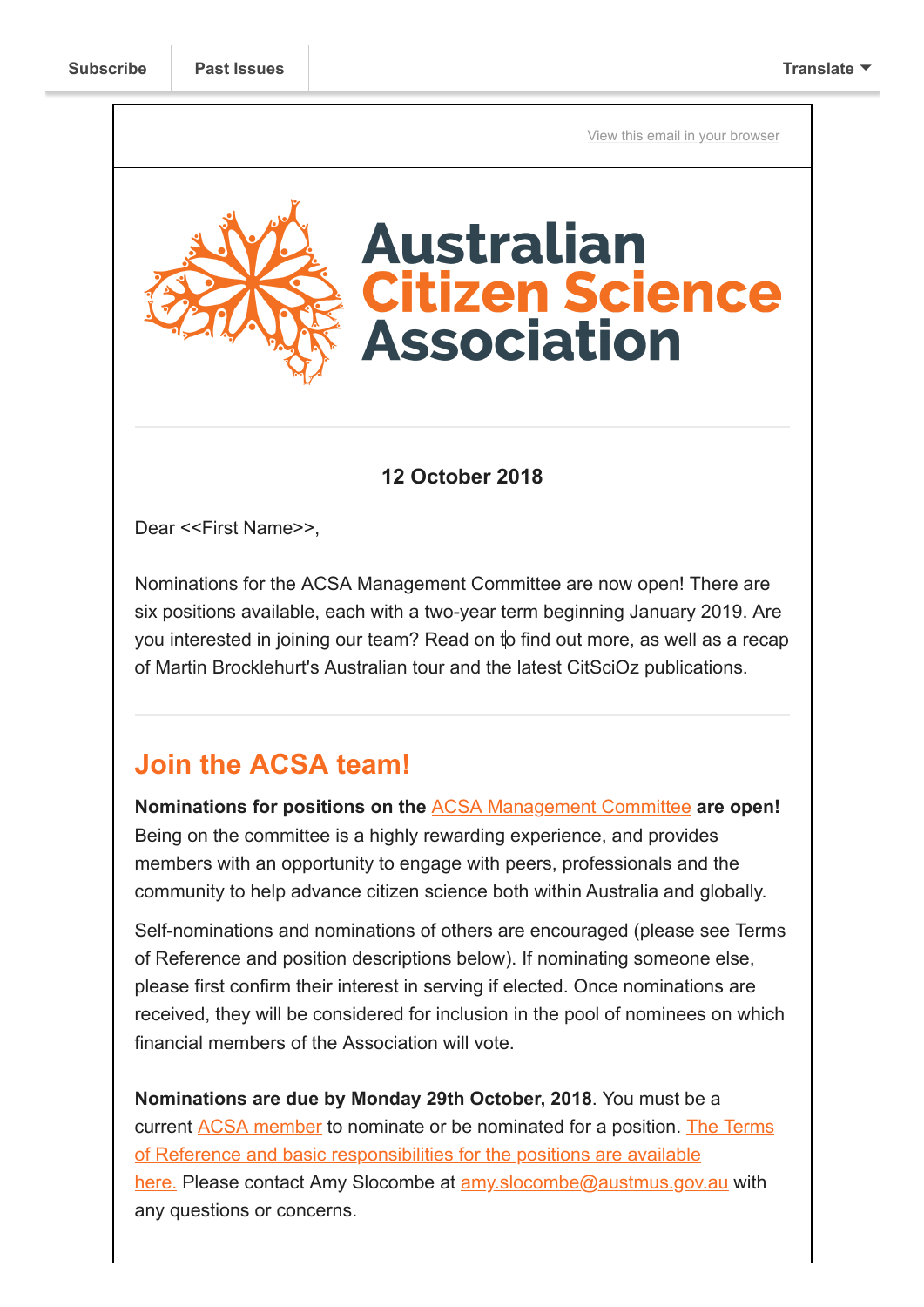reviewed by the current committee, and someone from ACSA will be in contact with you. Nomination deadline is Monday 29th October, 2018.

provides an overview of all details needed to submit. All nominations will be

#### **[NOMINATION FORM](https://www.surveymonkey.com/r/VSTP96H)**

Thank you for your interest in growing and developing the Australian Citizen Science Association by making a nomination of a candidate or candidates.



ACSA would like to extend you an invitation to attend the Annual General Meeting of the Members of the Australian Citizen Science Association. The AGM will be held on Thursday 15th November 2018 at the Hallstrom Theatre, Australian Museum, commencing at 10:30am. Full details can be found on our [website.](https://citizenscience.org.au/2018/10/12/notice-of-annual-general-meeting/)

To register your attendance please [RSVP here](https://www.surveymonkey.com/r/V27YPYK).

# **Survey Reminder: One week to go!**

A gentle reminder that the ACSA Membership Survey will close in one week. Have you completed the survey yet? Members and non-members are encouraged to complete it. Please access the survey via the link below.

**[TAKE THE SURVEY](https://goo.gl/forms/5jKIrcmIEzrtHn532)**

# **Martin Brocklehurst in Australia**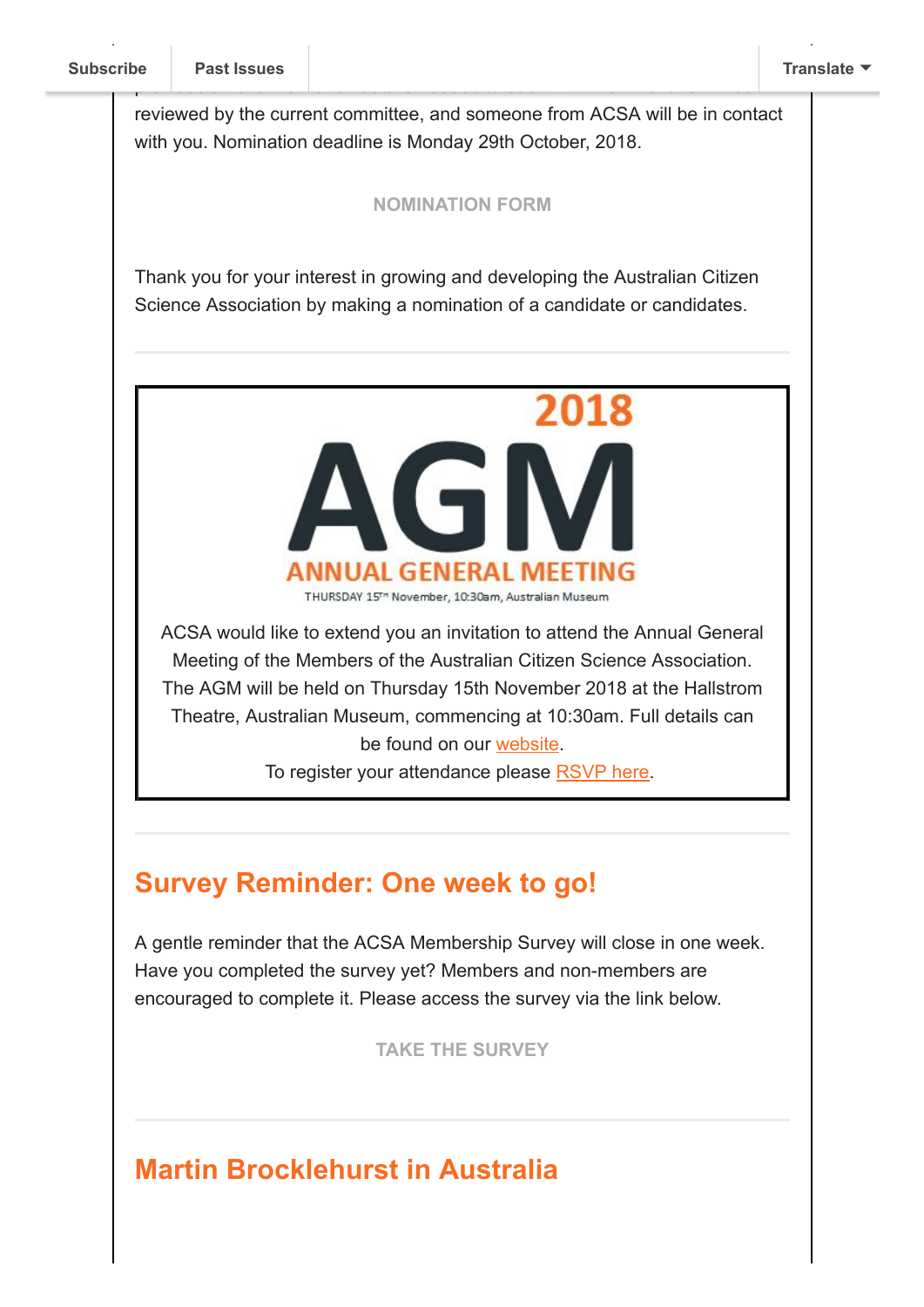

Martin Brocklehurst recently concluded a 3-week Australian tour, in which he set out to meet as many important and influential people as possible who might [help develop citizen science in Australia. According to ACSA member Libby](https://citizenscience.org.au/members/libby/profile/) Hepburn, Martin met or presented to *"over 250 people from more organisations that we can count, at both State and National level, at 21 meetings over the 3 weeks of his visit".* 

Libby has written a **detailed account** of Martin's visit, which you can read via the **[Blogs section](https://citizenscience.org.au/category/blogs/) on our website.** 

*"The challenge now is to build on the interest and energy that exists and find Australian mechanisms to embed citizen science as a routine part of Government Policy development and implementation across Australia."*

### **Recent CitSci Publications**

The [October 2018 ACSA Publications List](https://citizenscience.org.au/wp-content/uploads/2018/10/ACSA-Publications-Listing-No.-6_Oct2018.pdf) is now up on our website! Thanks to Colleen Foolz for compiling this edition, and to all of you for contributing your listings. Stay tuned for the next call out.

**Please consider helping spread the word about ACSA by sharing this**